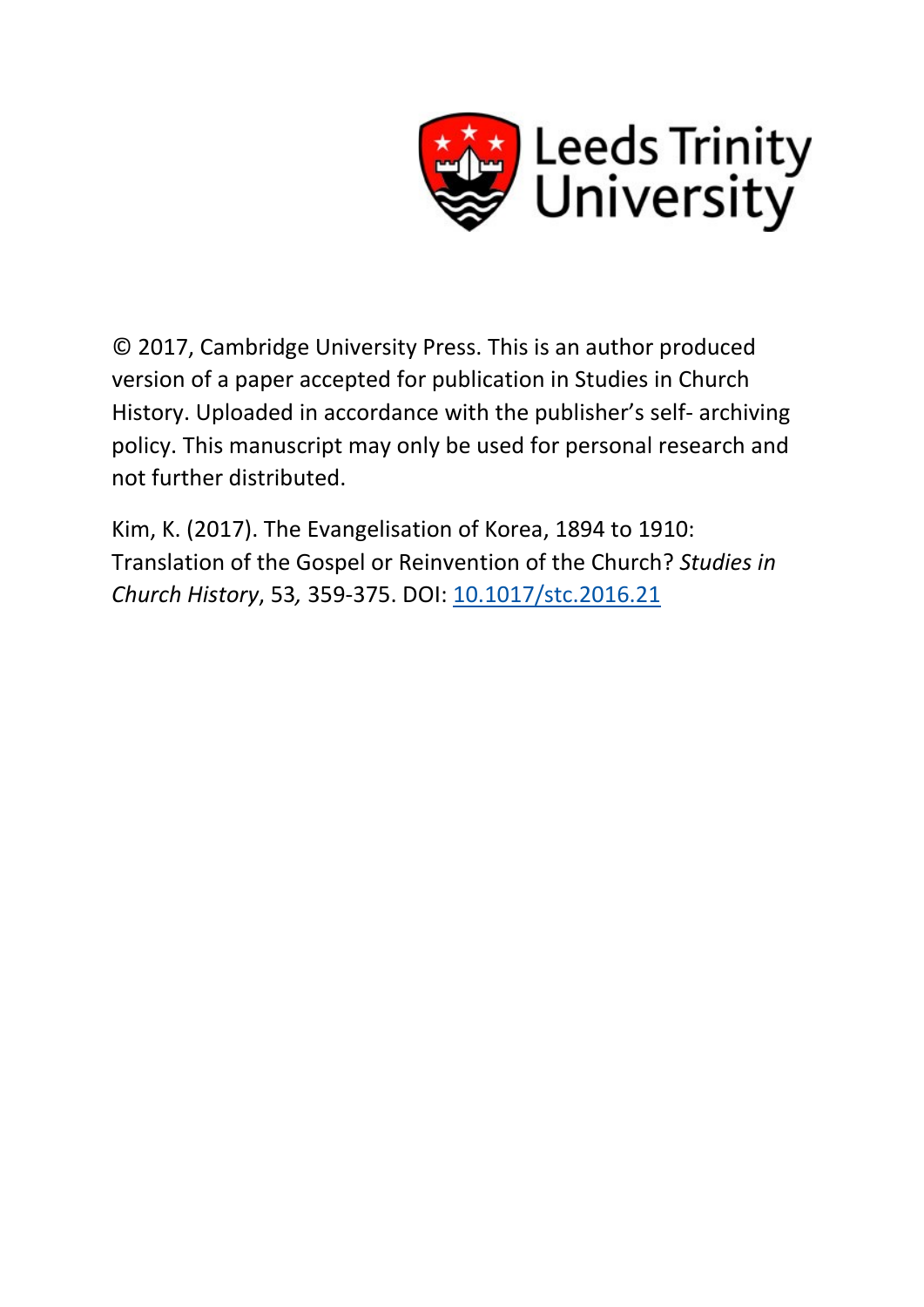### The Evangelization of Korea, *c*.1895–1910: Translation of the Gospel or Reinvention of the

Church?

Kirsteen Kim

*Leeds Trinity University*

*Several studies of the history of Protestant Christianity in South Korea have argued that the religion's rapid growth was chiefly because of the successful translation of the gospel into Korean language and thought. While agreeing that the foundation laid in this respect by early Western missionaries and Korean Christians was a necessary prerequisite for evangelization, this essay challenges the use of a translation theory, such as has been developed by Lamin Sanneh, to describe the way that Christianity took root in Korea, both on the basis of conceptual discussions in the field of mission studies and also on historical grounds. It draws on research for* A History of Korean Christianity *(2014) to examine the years of initial rapid growth in Protestant churches in Korea – 1894 to 1910. Its findings suggest that rather than 'translation of the gospel' a more historically accurate description of what took place is 'reinvention of the Church'.*

It was not until the late 1870s that the first Korean Protestants were baptized, yet by the early twentieth century Protestant Christianity in Korea was noted among mission fields for its rapid growth, the believers' religious fervour, and the social transformation it was producing.<sup>1</sup> By 1910 Protestant numbers stood at only about 1 per cent of the population but this proportion was significantly larger than in China or Japan in the same period and about the same as in India, which had a much longer Christian history.<sup>2</sup> John R. Mott, Secretary of the

\_\_\_\_\_\_\_\_\_\_\_\_\_\_\_\_\_\_\_\_\_\_\_\_\_\_\_\_\_\_\_\_\_\_\_\_\_

Leeds Trinity University, Brownberrie Lane, Leeds, LS18 5HD. E-mail: k.kim@leedstrinity.ac.uk.

<sup>&</sup>lt;sup>1</sup> 'Protestant' in this period of Korean history refers to Presbyterian and Methodist denominations.

<sup>2</sup> Kenneth Scott Latourette, *A History of the Expansion of Christianity*, 7 vols (New York, 1937–45), 6: 428–30.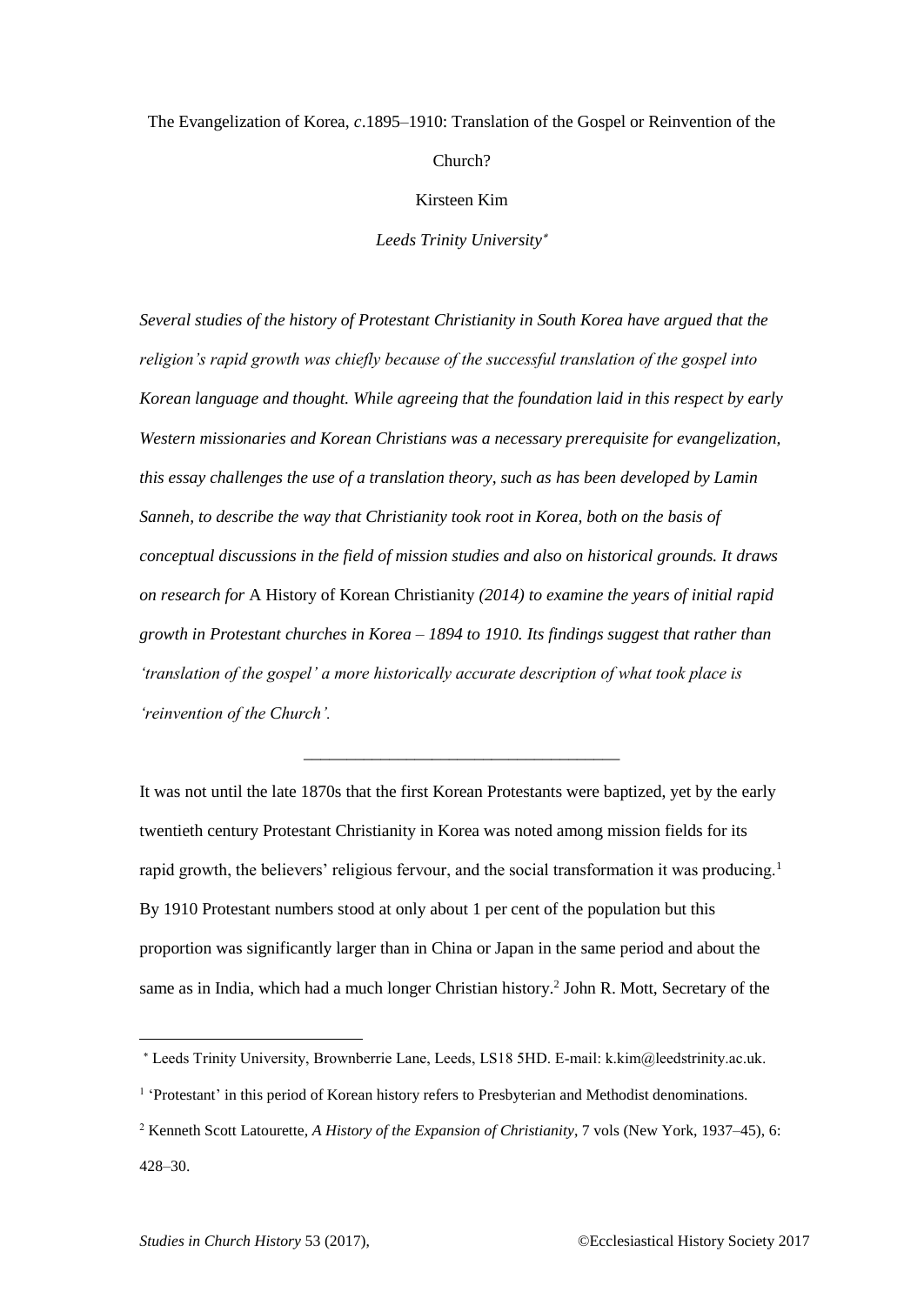World's Student Christian Federation and later chairman of the World Missionary Conference at Edinburgh in 1910, visited Korea in 1907.<sup>3</sup> He was impressed with Koreans' commitment to Bible study, prayer, giving and evangelism, and he reckoned that the midweek prayer meeting in P'yŏngyang (Pyongyang)<sup>4</sup> was 'possibly the largest meeting for united intercession which assembles anywhere in the world'.<sup>5</sup> At the Edinburgh conference, it was reported that '[a]lmost the whole population of Korea is now ready to listen to the Gospel'.<sup>6</sup> Korea was said to represent 'the most striking example of a whole nation being moved by the Holy Spirit'.<sup>7</sup> And it was thought that Korea – 'perhaps the most attractive and responsive field in heathenism today' – might actually achieve the 'complete evangelisation' 'within this present generation' that was the aspiration of the conference.<sup>8</sup>

Several studies of the history of Protestant Christianity in Korea have argued that the religion's rapid growth was chiefly because of the successful translation of the gospel into Korean language and thought in the early encounter in the 1870s and 1880s.<sup>9</sup> Whilst agreeing that the foundation laid in this respect by early Western missionaries and Korean Christians was a necessary prerequisite for evangelization, this essay challenges the use of a translation

<sup>3</sup> For the conference, see Brian Stanley, *The World Missionary Conference, Edinburgh 1910*, Studies in the History of Christian Mission (Grand Rapids, MI, 2009).

<sup>4</sup> Note on transliteration: This essay uses the McCune-Reischauer system of Romanization for Korean words. Korean names will appear in East Asian order (family name first). Alternative spellings will be given in brackets.

<sup>5</sup> John R. Mott, *The Decisive Hour of Christian Missions* (Edinburgh, 1910), 88.

<sup>6</sup> World Missionary Conference, *Report of Commission I* (Edinburgh, 1910), 6.

<sup>7</sup> Ibid. 36.

<sup>8</sup> Ibid. 80.

<sup>9</sup> Notably David Chung, *Syncretism: The Religious Context of Christian Beginnings in Korea* (Albany, NY, 2001); Sung-Deuk Oak, *The Making of Korean Christianity: Protestant Encounters with Korean Religions, 1876–1915* (Waco, TX, 2013).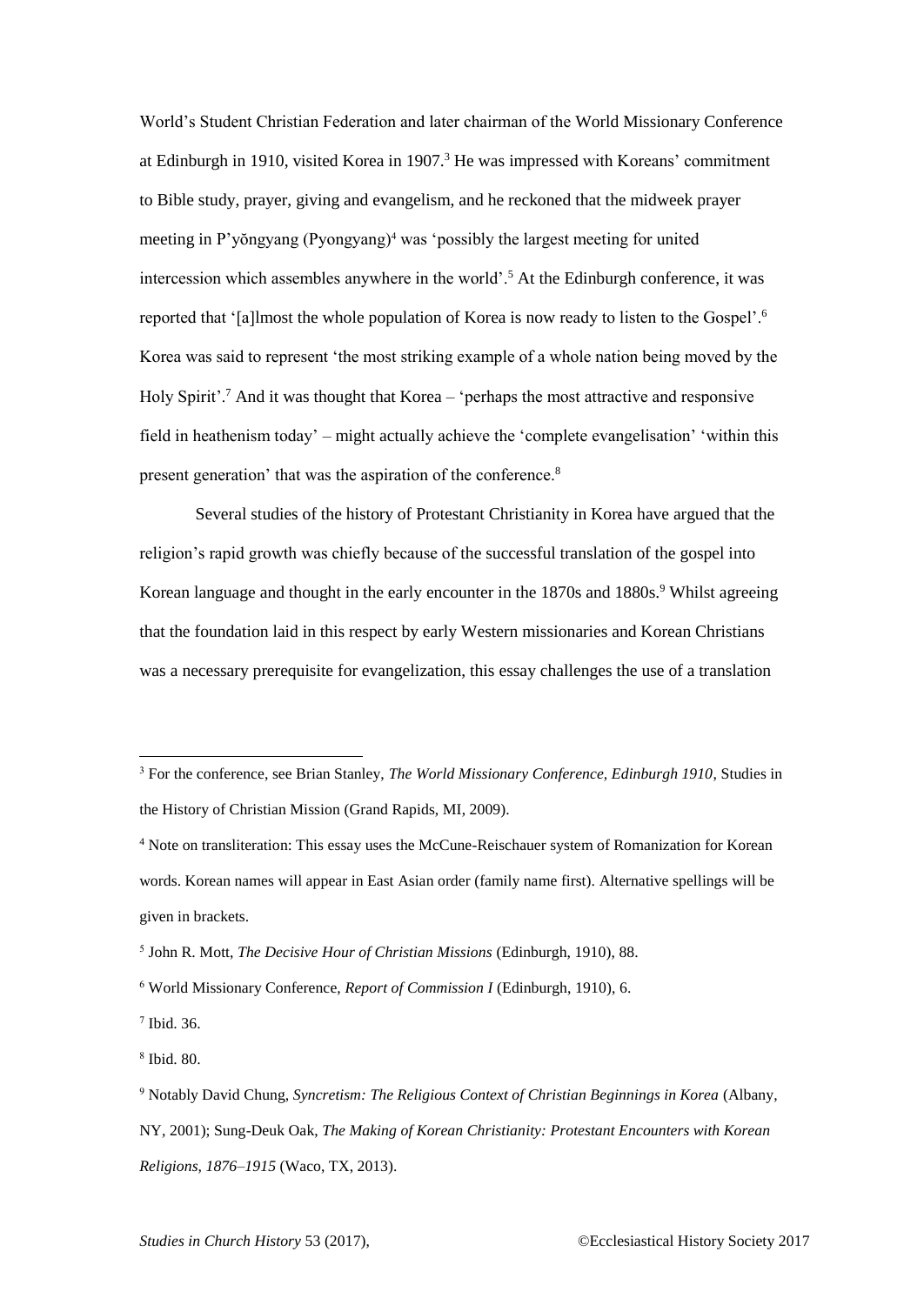theory, such as that developed by Lamin Sanneh.<sup>10</sup> to describe the way that Christianity took root in Korea, both on the basis of conceptual discussions in the field of mission studies and on historical grounds. It draws on research for *A History of Korean Christianity* (2014)<sup>11</sup> to examine the years of most rapid growth, roughly  $1895$  to  $1910$ <sup>12</sup> Its findings suggest that rather than 'translation of the gospel', a more historically accurate description of what took place in these decades is 'reinvention of the Church'.<sup>13</sup>

# THE TRANSLATION MODEL IN MISSION STUDIES

In the study of global Christian expansion and church growth, scholars of mission history have made use of the concept of translation as a model for the process of transmission of the faith. The most prominent contemporary purveyor of this approach is Lamin Sanneh. In *Translating the Message* (1989), he argued that 'translatability' has been an inherent feature of early Christianity from Pentecost onwards.<sup>14</sup> In his work, translatability is a matter not only

<sup>12</sup> Although Protestant translation activities had been going on since the 1870s, it was not until about 1895 that Protestant Church growth began to accelerate rapidly; after 1910 the rate of growth slowed. For figures, see Dae Young Ryu, 'The Origin and Characteristics of Evangelical Protestantism in Korea at the Turn of the Twentieth Century', *ChH* 77 (2008), 371–98, at 397; Chung-Shin Park, *Protestantism and Politics in Korea* (Seattle, WA, 2003), 16. Cf. the outlines of Lak-geoon George Paik, *The History of Protestant Missions in Korea 1832–1910*, 2nd edn (Seoul, 1970); Allen D. Clark, *A History of the Church in Korea* (Seoul, 1971).

<sup>14</sup> Sanneh, *Translating*, 214–16.

<sup>10</sup> Lamin Sanneh, *Translating the Message: The Missionary Impact on Culture* (Maryknoll, NY, 1989). <sup>11</sup> Sebastian C. H. Kim and Kirsteen Kim, *A History of Korean Christianity* (Cambridge, 2014), which offers greater detail and further indications of primary sources and secondary literature than can be given in this essay.

<sup>13</sup> Use of the word 'reinvention' is inspired by John Parratt, *Reinventing Christianity* (Grand Rapids, MI, 1995).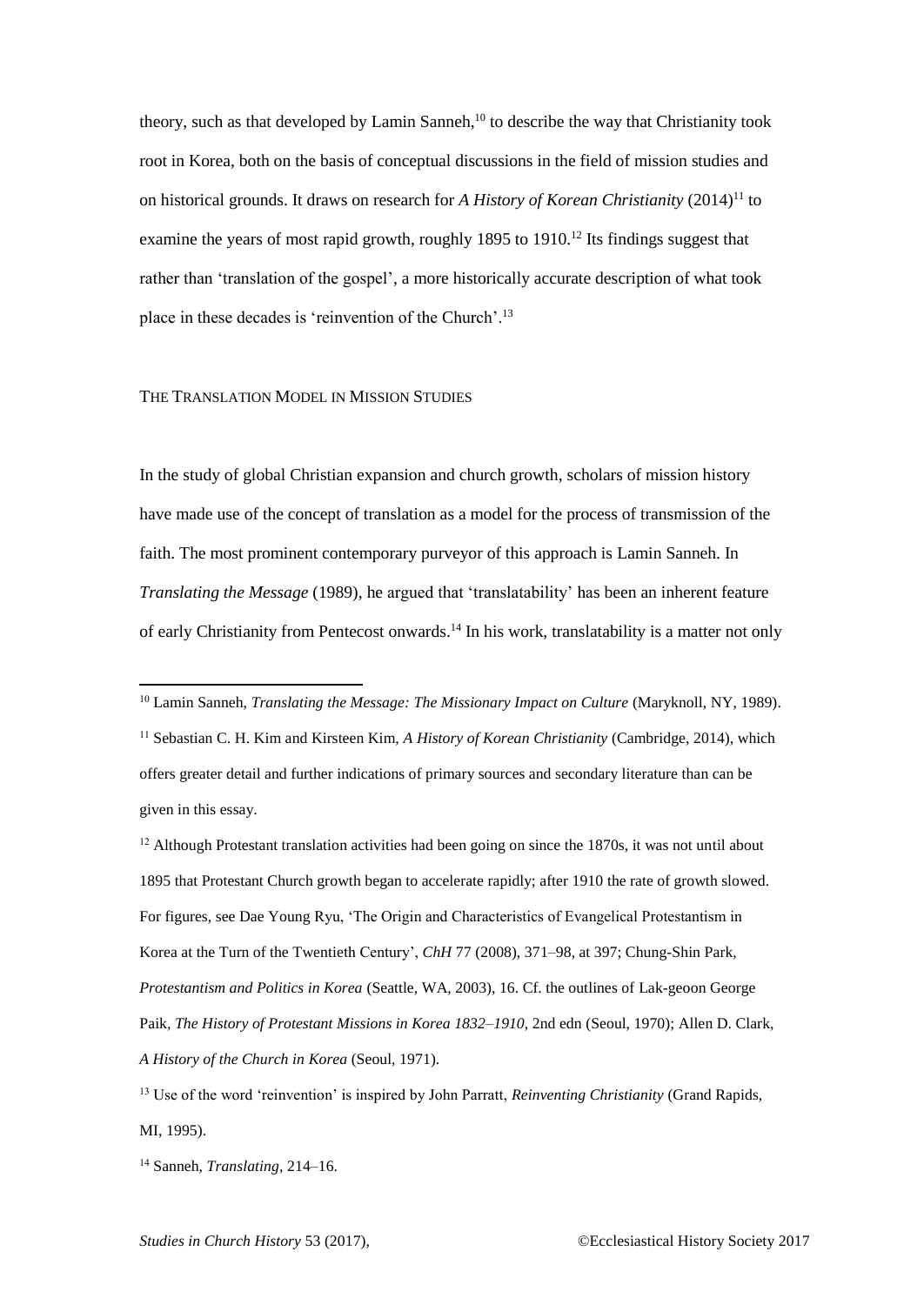of the use of different languages to express the gospel being characteristic of Christian mission but also of translation of the Christian faith from one cultural context into another. The paradigmatic example of translation is the transmission of Christianity from a Jewish to a Hellenistic milieu.<sup>15</sup> Sanneh extends this pattern through Church history.<sup>16</sup> His main primary research is on Protestant mission in the Niger Delta, in which Bible translation featured not only as an important foundation for missionary work but also as signalling the affirmation of local cultures as vehicles of Christian truth. Sanneh finds that the West African case confirms Christianity's translatability and therefore its inherent plurality.<sup>17</sup> In Sanneh's view, Christianity became an indigenous faith in West Africa by its translation into local languages and cultures through processes that characterize evangelization throughout Christian history. Its potential for re-expression in local idioms is the most important factor in its impact on culture.

Although Sanneh applied it historically, the extension of textual translation as a model for the process of evangelization had already been used by mission anthropologists in the inculturation debate of the 1970s. Louis Luzbetak drew on Eugene Nida's 'functional' or 'dynamic' equivalence model of Bible translation to analyse the relationship of church and cultures.<sup>18</sup> Luzbetak's early work was later developed for Protestant Evangelicals by Charles Kraft.<sup>19</sup> However, in discussion about the construction of 'local' or 'contextual' theologies, Stephen Bevans identified several weaknesses in the translation model. First, it presupposes that there is an essential gospel for which a dynamic equivalence must be found, and such an understanding of the gospel tends to be propositional. Second, it takes a positivist approach to culture, assuming that there are parallels between one culture and another. As a consequence,

<sup>15</sup> Ibid. 9–49.

<sup>16</sup> Ibid. 50–129.

<sup>17</sup> Ibid. 130–56.

<sup>18</sup> Louis J. Luzbetak, *The Church and Cultures* (Maryknoll, NY, 1988; first publ. 1963).

<sup>19</sup> Charles H. Kraft, *Christianity in Culture* (Maryknoll, NY, 1979).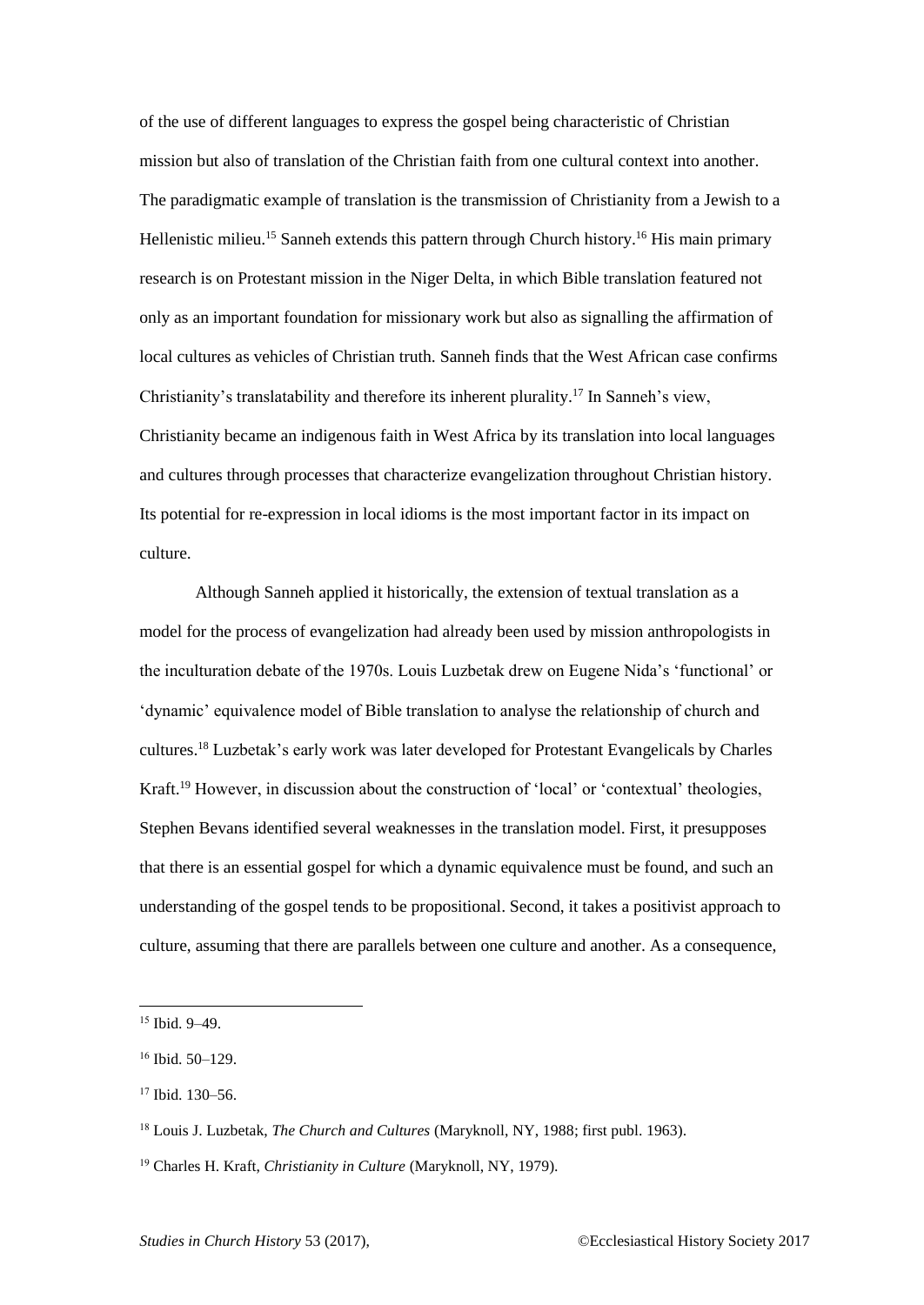a translation approach may not treat the receptor culture on its own terms but rather subordinate it to the presumed gospel message.<sup>20</sup> In other words, the translation model emphasizes the message and role of the missionary who mediates it rather than the receptors' appropriation of what they see and hear.

Sanneh's historical model of translation is open to the same criticisms. He also draws on Nida's linguistic work to develop his translation model for mission, which, he believes, despite errors of translation and vernacularization, leads to indigenous expression of faith. Sanneh points out that translation is most successful when it is done by the local people, emphasizes (with Nida) the importance of reception and goes on to suggest that once the message is translated, it may challenge and subvert the mission.<sup>21</sup> However, despite Sanneh's emphasis on the receiving end of the translation process, his interest is in the translation of a predetermined gospel and the subtitle of the book ('The Missionary Impact on Culture') makes clear that it is focused on the missionary process.

There are additional problems with Sanneh's approach. There are philosophical issues with the empiricist view that essential meaning can be separated from the words of a particular language and transferred from one language to another, and this problem is compounded when the more complex concept of culture is used. Furthermore, the translation model relies on a semiotic understanding of cultures as discrete wholes or sign systems, like languages, which condition the perceptions and behaviours of those within them. Such an approach has been challenged by postcolonial criticism that understands cultures as shaped by those within them and draws attention to cultural hybridity.<sup>22</sup> The assumption that the Christian gospel is in some sense new and foreign to a culture in which there is no contemporary Christian presence is also questionable, not only on the theological grounds of

<sup>20</sup> Stephen B. Bevans, *Models of Contextual Theology*, 2nd edn (Maryknoll, NY, 2002), 40–4.

<sup>21</sup> Sanneh, *Translating*, 192–209.

<sup>22</sup> E.g. Stuart Hall, *Representation* (London, 1997).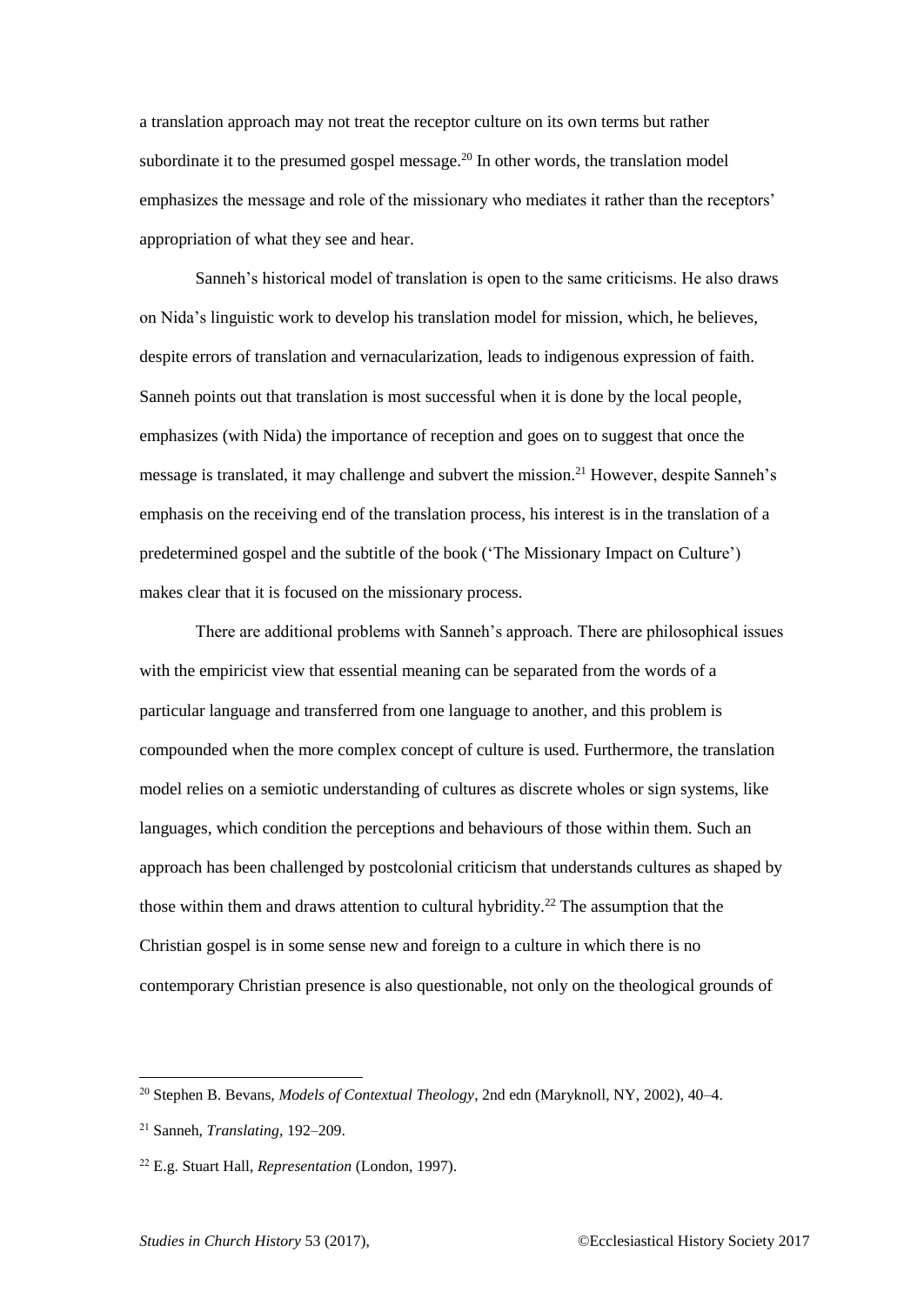the *imago Dei*, the cosmic Christ or the creative presence of the Holy Spirit, but also in view of historical findings of the spread of Christianity before the modern period.<sup>23</sup>

There are two further concerns about Sanneh's particular use of translation as a historical model for evangelization. First, it is far from obvious from a historical perspective that translatability is an inherent feature of Christianity. Where Sanneh sees a sharp divide between the Judaic world of Jesus and the Hellenistic world of the Gentiles that necessitated translation, contemporary scholarship emphasizes the extent to which many Jews were Hellenized and the continuity between the cultures.<sup>24</sup> Moreover, although Catholic missionaries used vernacular languages and practised forms of what would now be called inculturation, $25$  the Roman Catholic Church resisted the translation of the Bible and the liturgy in the name of orthodoxy and unity for the better part of fifteen hundred years.<sup>26</sup> Furthermore, Sanneh's approach is heavily influenced by two factors that are more theological than historical: by a particular reading of the New Testament that sees diversity where others have seen unity, and by the *sola scriptura* of the Reformation, which he regards as liberating the gospel from cultural accretions. Furthermore, his historical conclusions are drawn from particular West African experience of Protestant missions, whereas he concedes that Protestant mission as a whole, including in Africa, did not always use translation as its

<sup>25</sup> See, for example, William R. Burrows, 'A Seventh Paradigm? Catholics and Radical Inculturation', in Willem Saayman and Klippies Kritzinger, eds, *Mission in Bold Humility* (Maryknoll, NY, 1996), 121–38.

<sup>26</sup> Aylward Shorter, *Evangelization and Culture* (London, 1994), 30. Sanneh is aware of this difficulty (*Translating*, 50–87), and argues for a vernacularizing effect of Catholic missions even before the Second Vatican Council encouraged translation of the liturgy and reading of the Bible by lay people: ibid. 88–129.

<sup>23</sup> Such as the recovery of the early history of Christianity in Asia: Samuel Hugh Moffett, *A History of Christianity in Asia*, 1: *Beginnings to 1500* (Maryknoll, NY, 1988).

<sup>24</sup> N. T. Wright, *The New Testament and the People of God* (London, 1992), 341–5. I am indebted to Morwenna Ludlow for alerting me to this point.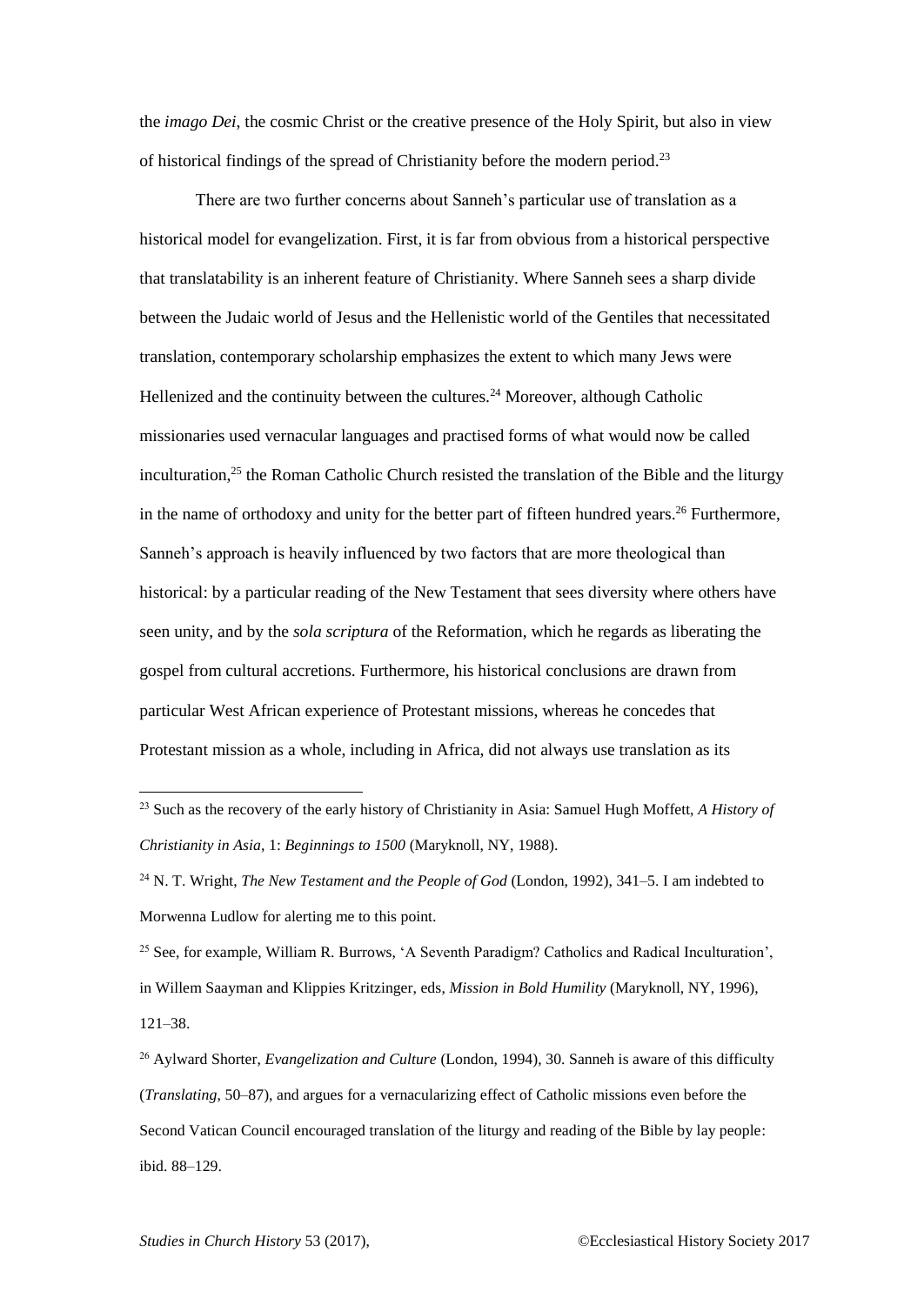primary method and was susceptible to colonial attitudes that resisted it.<sup>27</sup> The second concern about Sanneh's model is the subtext that the 'translatability' of Christianity (even in its Catholic and colonial forms) results in accommodation of plurality, whereas Islam, the competing world religion in Africa, is said not to accommodate plurality, or at least not in religious matters. The Qur'ān is not translated and use of Arabic is required in worship, law and devotion.<sup>28</sup> Sanneh articulates a sharp division between the two faiths in this matter, which he sees as impinging closely on the theme of his book.<sup>29</sup> He has subsequently done further research on Islam in secular societies in Africa,<sup>30</sup> but it is difficult to escape the conclusion that the stress on the 'translatability' of Christianity may be driven by an agenda beyond the historical evidence.

Given the theoretical drawbacks of translation as a model and the questions about the historical foundation of Sanneh's focus on translatability, we will examine the Korean case as another particular historical example of change resulting from the introduction of Christianity that has been described as 'translation', in order to consider whether this is the best way of representing the processes involved.

# BEYOND TRANSLATION AS A MODEL FOR KOREAN EVANGELIZATION

As seen above, Korea presents a notable example of the rapid and socially significant acceptance of Christianity by a particular ethnic group in modern times. Protestant mission to Korea began with Bible translation into Korean in the 1870s while the peninsula itself was closed to mission work.<sup>31</sup> John Ross, missionary of the (Scottish) United Presbyterian Church

<sup>27</sup> Sanneh, *Translating*, 88–129.

<sup>28</sup> Ibid. 211–38.

<sup>29</sup> Ibid. 212.

<sup>30</sup> E.g. Lamin Sanneh, *The Crown and the Turban* (Boulder, CO, 1997).

 $31$  Catholicism had been practised in Korea for almost a century by this date but had been largely suppressed by persecution.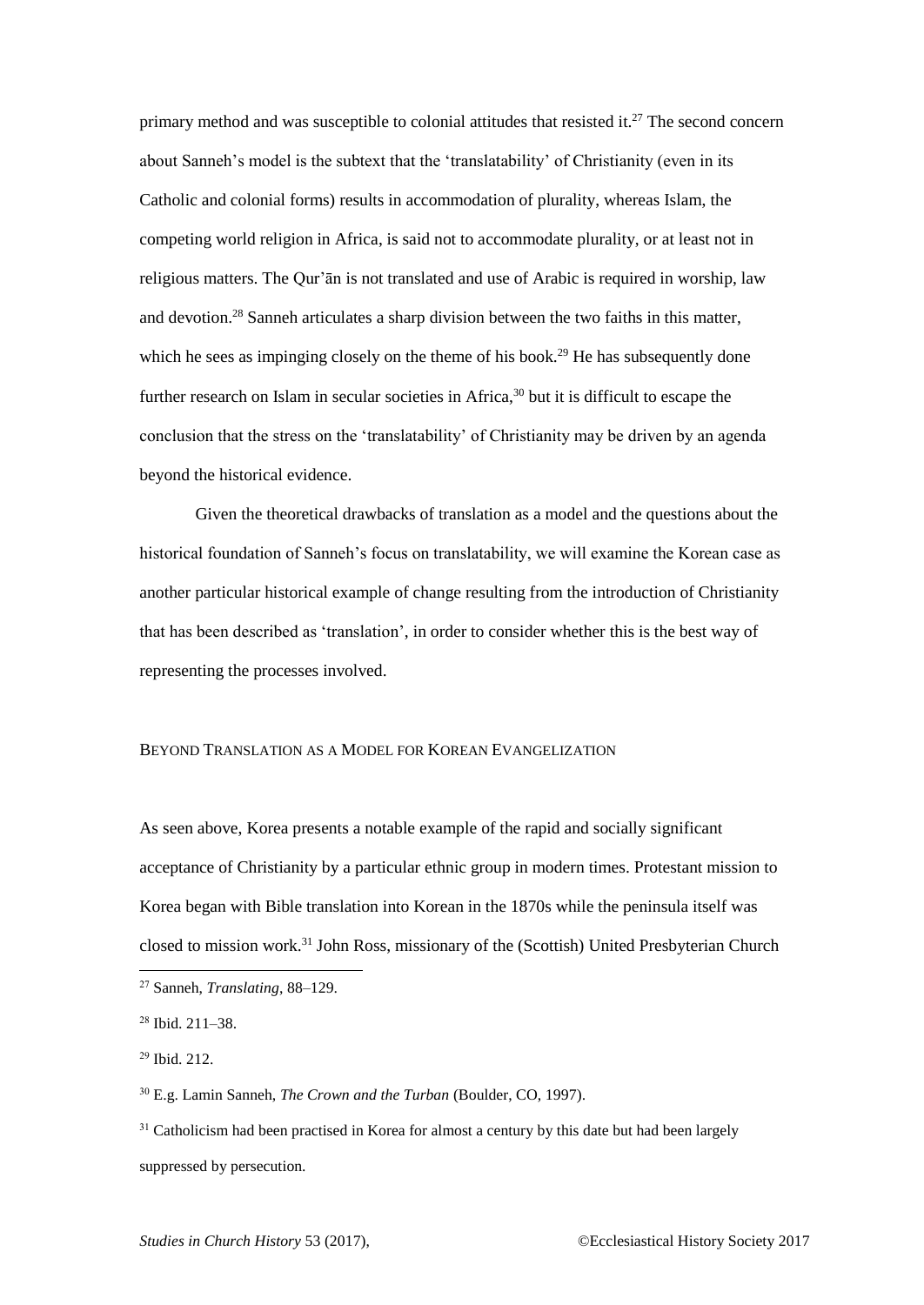in Manchuria, noting that the Korean travellers and exiles he met loved books, concluded that the most effective way to reach Korea was to translate the gospels and smuggle them into the country.<sup>32</sup> The effectiveness of the translation work he initiated with Koreans in Shenyang (Mukden), which was continued later by missionaries and Korean Christians inside Korea, was enhanced by the decision to use the medium of *han'gŭl*. <sup>33</sup> The use of this simple script enabled the dissemination of the Christian message beyond elite males, allowing the previously illiterate and uneducated, including women, to know their culture, history and script and contributing to the growing sense of nationhood.<sup>34</sup> The translation work went beyond purely linguistic considerations and involved theological decisions about formulating a Christian vocabulary and identifying other affinities between the Protestant gospel and Korean religions.<sup>35</sup> The decision to which most attention was given was the choice of the term *Hananim* for God: this is a pure Korean word, not one of Chinese derivation. Ross claimed that this was an almost universal Korean name for God and used it in his New Testament.<sup>36</sup> The origins of the term are disputed by historians of Korean religions, but *Hananim* was certainly associated with the indigenous *Tonghak* teaching of Ch'oe Che-u (Choe Je-u; also known as Su-un). <sup>37</sup> The adoption of this indigenous term for God encouraged the

<sup>32</sup> John Ross, *Mission Methods in Manchuria* (Edinburgh and London, 1903). On Ross, see, in this volume, James H. Grayson, 'John Ross and Cultural Encounter: Translating Christianity in an East Asian Context', 000–00.

<sup>&</sup>lt;sup>33</sup> This was a script designed by King Sejong's scholars several hundred years before, specifically for the Korean language, but which was despised by the literati who preferred to use Chinese characters. <sup>34</sup> Martha Huntley, *Caring, Growing, Changing: A History of the Protestant Mission in Korea* (Cincinnati, OH, 1984), 28.

<sup>35</sup> E.g. that ancient Koreans were monotheistic: Oak, *Making*, 63–83.

<sup>36</sup> John Ross, *History of Corea, Ancient and Modern* (London, 1891 edn), 355.

<sup>37</sup> Don Baker, 'Hananim, Hanŭnim, Hanullim, and Hanŏllim', *Review of Korean Studies* 5 (2002), 105–31; Paul Bierne, *Su-un and His World of Symbols* (Farnham, 2009).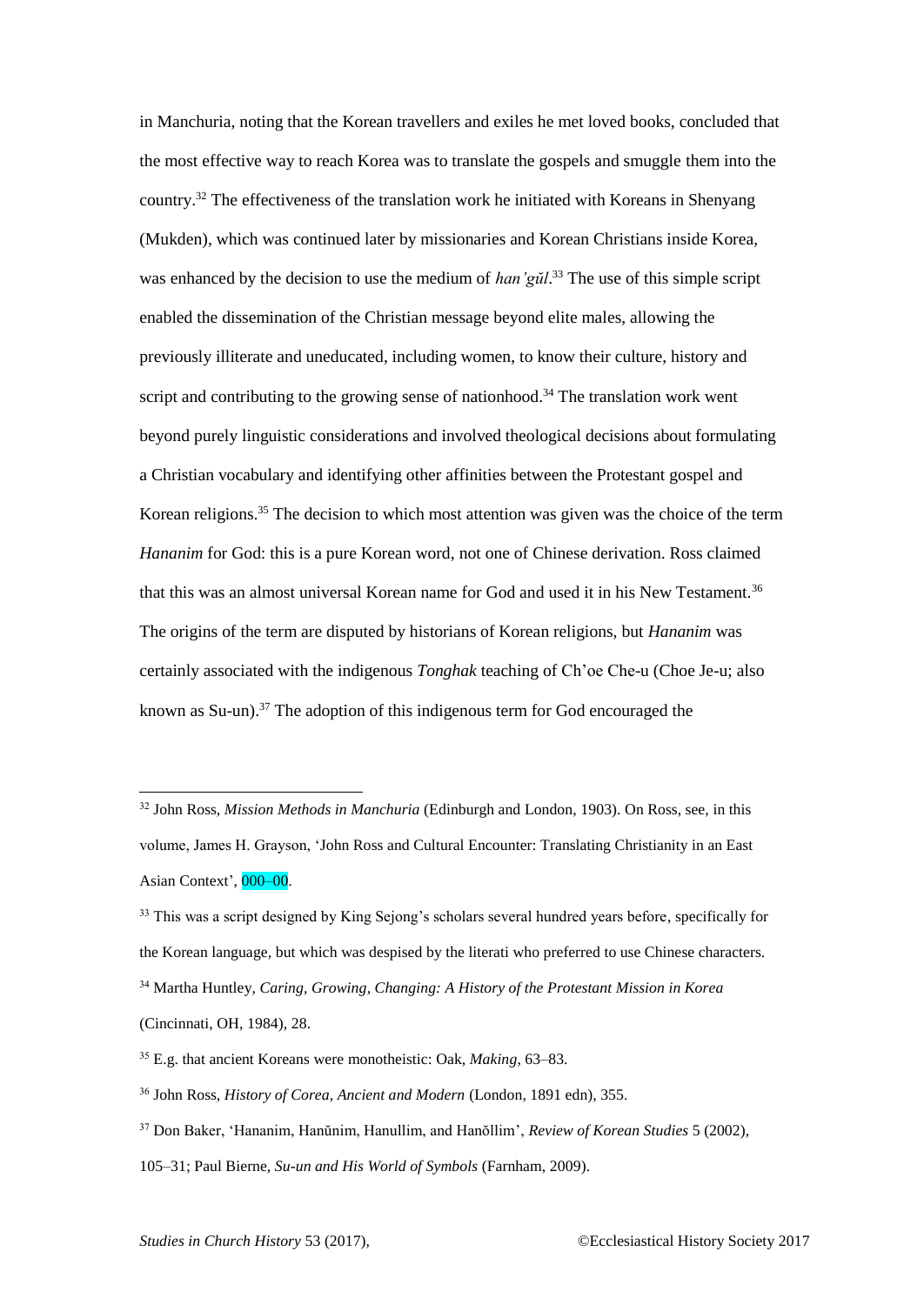inculturation of Protestantism and distinguished it from Catholicism.<sup>38</sup> In the P'vongvang Revival of 1907, which Mott observed, there was a religious outpouring similar to the holiness revivals in the Western nations in which people confessed their sins, reconciled themselves with one another, and sought to enter more deeply into their faith by reading the Bible and attending church. This event not only proved to the satisfaction of Western missionaries that Koreans had indeed become Christians,<sup>39</sup> but, through this 'Korean Pentecost', 'the religious experience of the people gave to the Christian [Protestant] Church in Korea a character which is its own'.<sup>40</sup>

Early studies of the growth of Korean Protestantism gave most attention to the character and activities of the missionaries.<sup>41</sup> While this historiographical tendency continued after the liberation of Korea in  $1945$ ,<sup>42</sup> the development of Korean language history since then has focused attention more on Korean reception of Christianity.<sup>43</sup> In a study originally completed in 1959, David Chung saw the way Korean society had long accommodated and assimilated religions of foreign origin through equation or identification with indigenous

<sup>40</sup> Paik, *History*, 374.

 $\overline{a}$ 

<sup>41</sup> The earliest history of Protestantism in Korea is Paik, *History*, which is a history of missions written in English and citing only English-language and missionary sources; cf. Charles Allen Clark, *The Korean Church and the Nevius Methods* (New York, 1930).

<sup>42</sup> Notably Clark, *History*.

<sup>43</sup> The leading church historians writing in Korean are Min Kyŏng-bae (Kyoung-bae Min) and Yi Manyŏl (Mahn-yŏl Yi): see, for example, Min Kyŏng-bae, *Han'guk kidokkyo hoesa* [*A History of the Korean Church*] (Seoul, 1982); *Han'guk minjok kyohoe hyŏngsŏngsa-ron* [*The Establishment of an Indigenous Korean Church*] (Seoul, 2008); Yi Man-yŏl, *Han'guk kidok'kyo suyongsa yŏn'gu* [*Study on the Korean Reception of Christianity*] Seoul, 1998); *Han'guk kidok'kyo-wa minjok t'ongil undong* [*Korean Christianity and the National Unification Movement*] (Seoul, 2001).

<sup>&</sup>lt;sup>38</sup> Korean Catholics referred to God as 'Chŏnju', the Korean pronunciation of the Chinese term preferred by Matteo Ricci.

<sup>39</sup> Huntley, *Caring*, 132–8.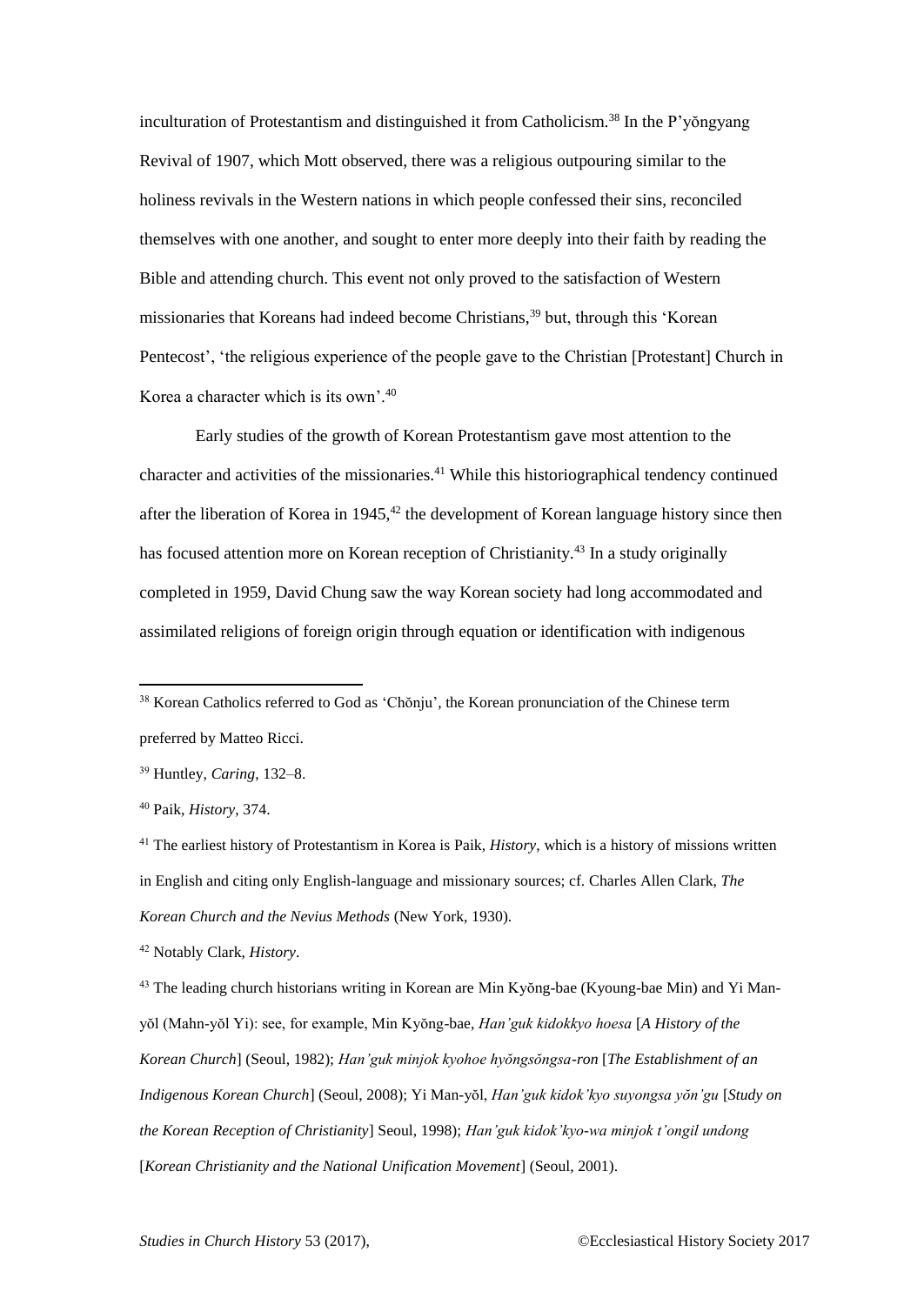beliefs as the key to explaining the Korean case.<sup>44</sup> Chung's focus on 'syncretization' to explain the processes by which Christianity became established in Korea goes beyond the missionary initiative and attends to the indigenization of the faith by Koreans, although his analysis is mainly focused on the linguistic-cultural aspects of what happened, in keeping with the translation model. In the most recent (2013) example in English of this approach, Sung Deuk Oak gives an in-depth exposition of Korean-led inculturation of Protestantism and its indigenous identity as the chief way of understanding Christian growth in Korea.<sup>45</sup>

A few examples will indicate that once the missionaries had initiated translation and church formation, Koreans played the more significant role in spreading and defining Protestantism. First, the translation of the Bible was coupled, not only by Ross but also by later missionaries in Korea, with the use of the 'three-self' approach to mission, also known in Korea as the Nevius method.<sup>46</sup> Following this, Koreans studied and taught the Bible themselves and created 'self-supporting', 'self-governing' and self-propagating' churches.<sup>47</sup> Ross himself did not enter Korea until a short visit in 1887, but most of the first Christians, although they were baptized by the American Protestant missionaries working inside Korea from 1885, were Ross's disciples and their converts. Second, Korea did not become a Western colony and was not of great strategic interest to Western missions. The initial entry of missionaries to this closed country was made possible because of invitations by progressive Koreans, one of whom – Yun Ch'i-ho (Yun Chi-Ho) – even helped to finance the mission.<sup>48</sup> Compared to other mission fields, missionary numbers were low and many missionaries did not become fluent in the Korean language. The spread of Christianity owed most to the

<sup>44</sup> Chung, *Syncretism*.

<sup>45</sup> Oak, *Making*. Oak also noted translation from Christian literature in China.

<sup>46</sup> John L. Nevius, *The Planting and Development of Missionary Churches* (Shanghai, 1899).

<sup>47</sup> Charles Allen Clark, *The Nevius Plan for Mission Work in Korea* (Seoul, 1937).

<sup>48</sup> Clark, *History*, 147–8; on Yun Chi-ho, see Shin Ahn, 'The International Religious Network of Yun Chi-ho (1865–1965): Mission or Dialogue?'' in Jeremy Gregory and Hugh McLeod, eds, *International Religious Networks*, SCH S 14 (Woodbridge, 2012), 228–35.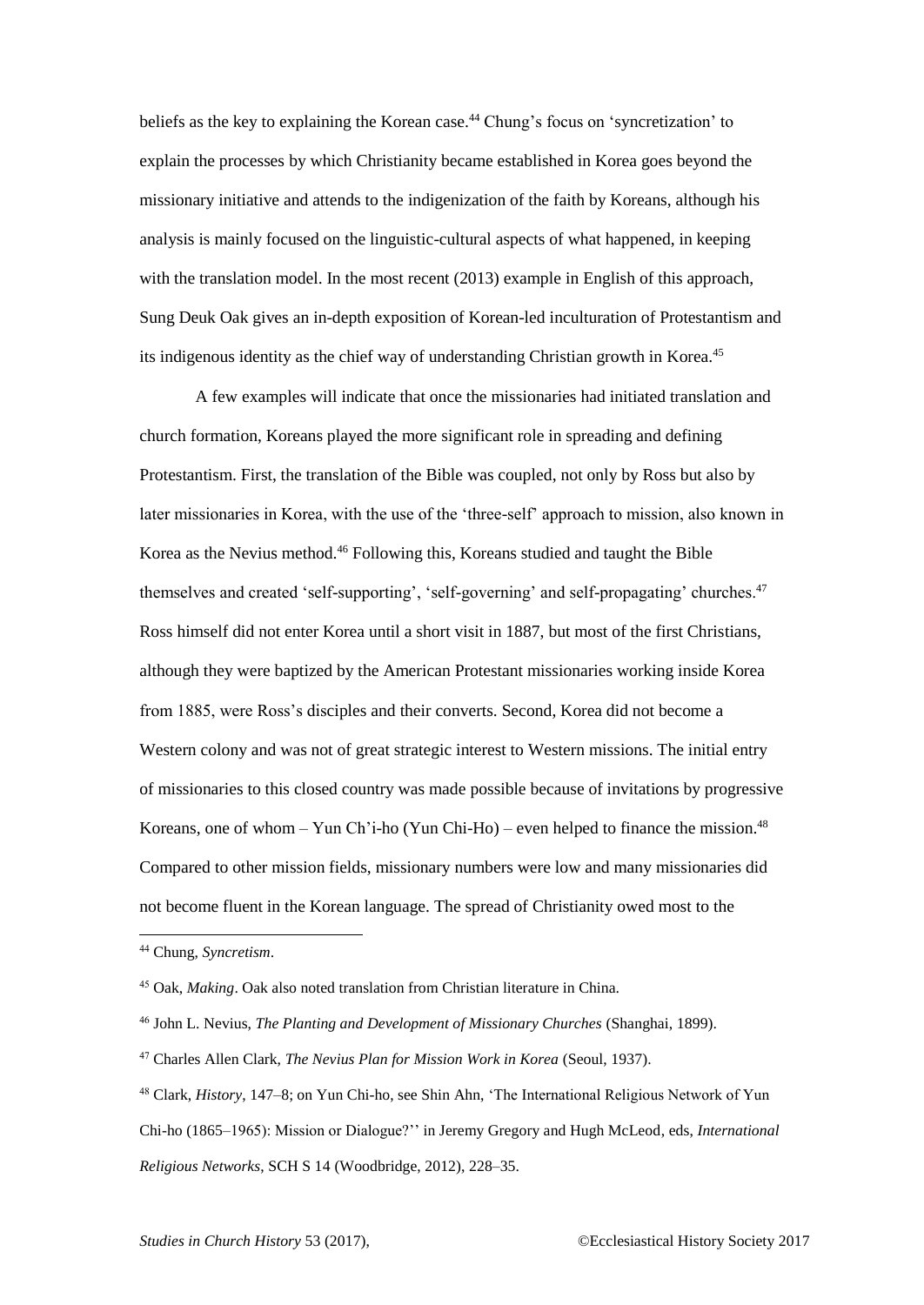Korean missionary 'helpers' and the labours of Korean colporteurs and bible women.<sup>49</sup> Third, due to lack of funds, missionaries in Korea founded relatively few institutions; it was local believers who multiplied churches, schools and hospitals around the country.<sup>50</sup> These examples all suggest that Koreans themselves established the Korean Church.

In view of the extent to which Koreans wanted the gospel and the effort they put into spreading it, in the final analysis the growth of the Korean Church cannot be explained without looking at it from the receptors' point of view.<sup>51</sup> But in order to do this we must move beyond Sanneh's translation model, which we noted above focused on the perspective of the foreign missionaries and the way in which they propagated a given Christian message in the vernacular. Taking this step may also help us to explain why many aspects of Western Christianity received in Korea were not translated into indigenous forms. When Mott held up Korea at the Edinburgh 1910 conference as an example of the transforming power of Christianity, he pointed not only to its spiritual effects but also to its social ones: in particular its contribution to modernization.<sup>52</sup> Korea was said to be 'vibrating with the spirit of the modern world'.<sup>53</sup> The rapid Christianization of Korea in terms of both church growth and modern development was described as 'one of the marvels of modern history'.<sup>54</sup> The delegates did not see Christianity primarily as translated into the Korean idiom but as a source and agent of the modernization that was transforming Korean society .

Moving beyond the translation model is also a shift away from an emphasis on language and culture in the study of evangelization. When in 1967 Spencer Palmer tested the hypothesis that Christianity's resonances with the religious and cultural context of Korea

- <sup>52</sup> Mott, *Decisive Hour*, 5–7.
- <sup>53</sup> World Missionary Conference, *Report I*, 25.
- <sup>54</sup> Ibid. 71.

<sup>49</sup> Paik, *History*, 295–8; Hyaeweol Choi, *Gender and Mission Encounters in Korea* (Berkeley, CA,

<sup>2009), 65–72.</sup>

<sup>50</sup> Paik, *History*, 419–28.

<sup>51</sup> Ryu, 'Origin', 398.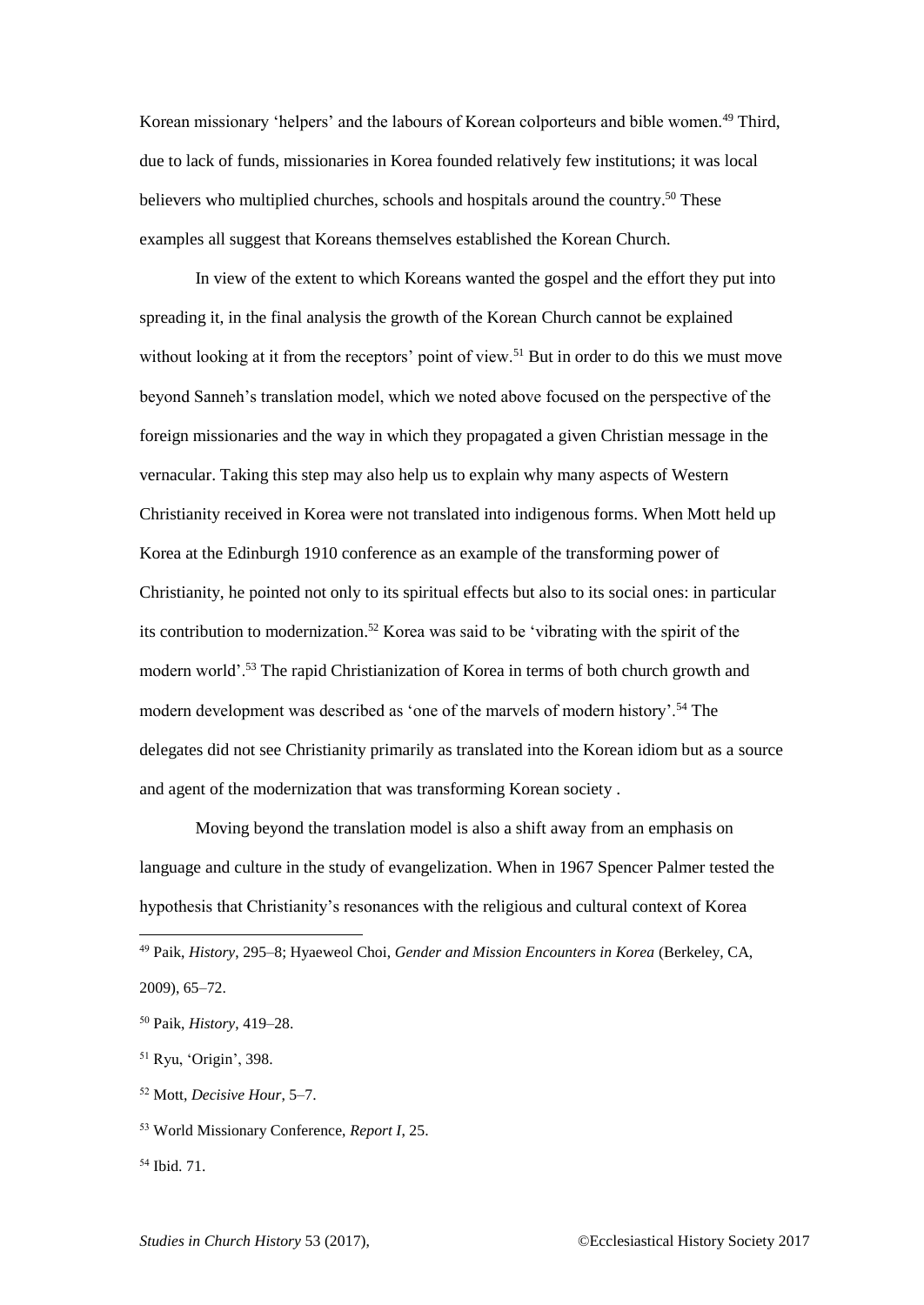offered the most persuasive explanation for the early success of Protestant Christianity in Korea, he concluded that they were not the ultimate cause, which he found instead in the socio-political conditions around the turn of the twentieth century.<sup>55</sup> Attention to sociopolitical issues in Christian history also became prominent in South Korea during the labour and democratization movements of the 1970s and 1980s encouraged by the *minjung* (masses or peoples') movement.<sup>56</sup> In his 1985 study of the 'emplantation' of religion in Korea, the historian of Korean religions, James Grayson, emphasized the solving of conceptual and linguistic issues and the nature of Christian relations with other faiths, but in his later study, he put greater emphasis on the social instability of the period and the way Christianity was appropriated as a resource for modernization and nation-building.<sup>57</sup> These examples suggest that in order better to represent what happened in Korea, we should look further at both the agency and motives of Korean Christians and also the role of the Protestant churches in the socio-political context of the time.

#### THE REINVENTION OF THE CHURCH IN KOREA

It was progressives frustrated by the gradual pace of modernization under the guidance of China who in the early 1880s encouraged the mission boards of American churches to send missionaries to Korea.<sup>58</sup> The first generation of missionaries generally shared the progressives' view that the dependence of Korea on China was the main reason for its 'backwardness', and

<sup>55</sup> Spencer J. Palmer, *Korea and Christianity* (Seoul, 1967). Palmer identifies 1895–1910 as the years of most rapid growth and connects this phenomenon with the social trauma of the period: ibid. 80–1, 91–4.

<sup>56</sup> In Protestant historiography this was led especially by Mahn-yŏl Yi.

<sup>57</sup> James H. Grayson, *Early Buddhism and Christianity in Korea* (Leiden, 1985); idem, *Korea: A Religious History*, 2nd edn (Abingdon, 2002).

<sup>58</sup> Mahn-yŏl Yi, 'The Birth of the National Spirit of the Christians in the Late Chosŏn Period', in Chaishin Yu, ed., *Korea and Christianity* (Seoul, 2004), 39–72, at 40–3; Kim and Kim, *History*, 62–3.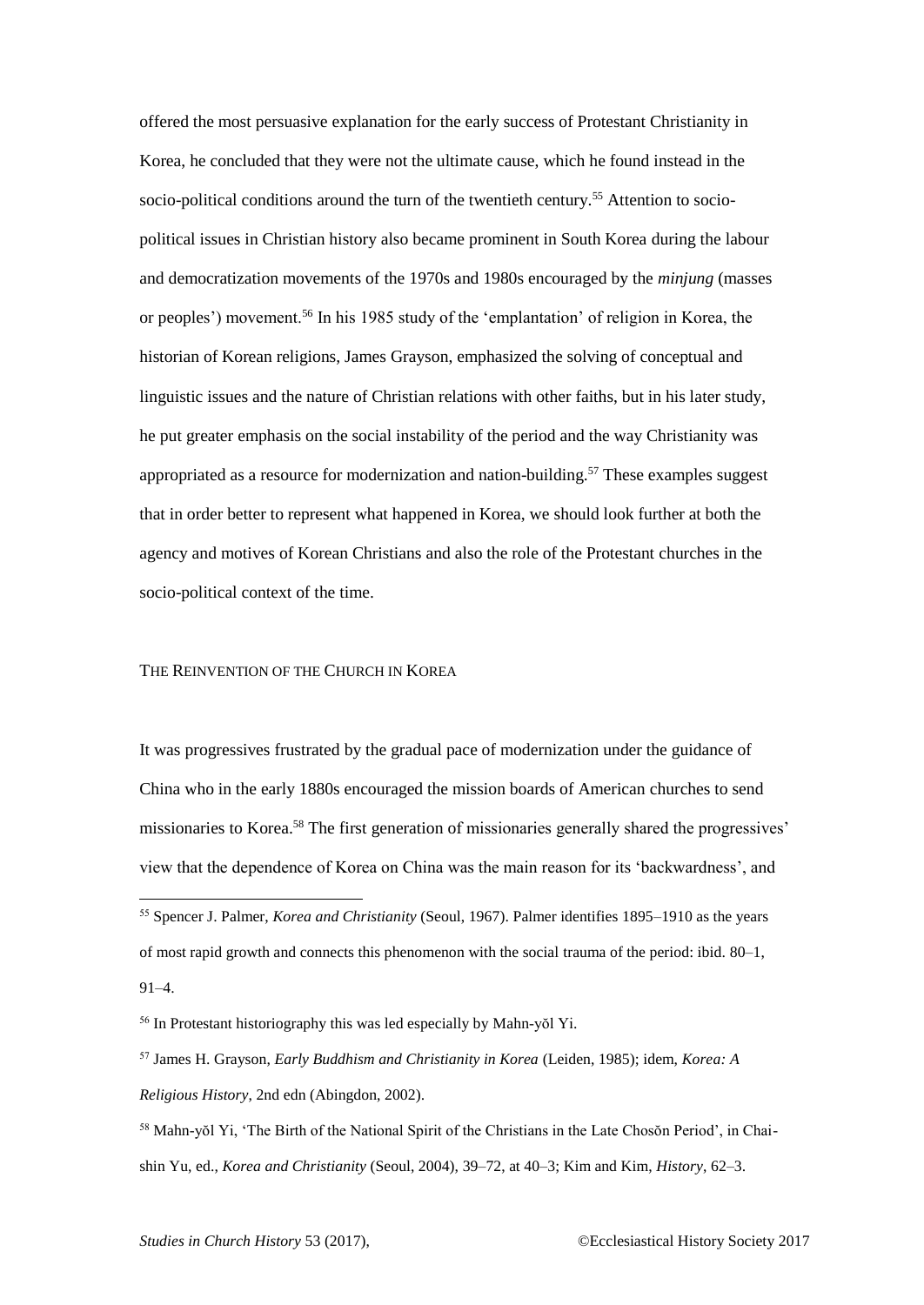aimed to liberate Korea from this subservient relationship.<sup>59</sup> Their combined attempt to promote a separate identity for Korea was one of the motives for attention to religio-cultural continuity with Korean religions. In addition, the translated gospel provided the example of a nation – Israel – with a distinct religio-cultural identity over and against threatening empires, and a nation which God promised to bless and make great.<sup>60</sup> This theological parallel between Korea and Israel accompanied the development of Korean self-awareness and ethnic nationalism.<sup>61</sup> Evidence suggesting that nationalism was the most immediate reason for the attraction of Protestantism includes the fact that the rapid growth for which the Korean Protestant churches are famed began only from about the time of Korea's Peasant Revolution (1894–5). The Revolution was inspired by *Tonghak* ('Eastern Learning') teaching, including belief in *Hananim* and the Korean people.<sup>62</sup> In this context, the fact that Protestants were also worshipping *Hananim* and preaching a new kingdom made their movement appear to be a nationalist one that revived traditional Korean religion.

However, Protestantism differed from *Tonghak* in that it promoted modernization. Since the *Tonghak* armies could be defeated by the government only with the help of Japan's modern forces, modernization of Korea seemed to the elite all the more necessary. The Protestant churches served the cause of modernization in several respects. The first was by the formation of the churches as modern communities. Protestant emphasis on conversion and individual conscience encouraged personal responsibility and Presbyterian polity laid foundations for Korean democracy.<sup>63</sup> The churches implemented social changes such as the participation of women as well as men in services, and the inclusion of butchers and other

<sup>59</sup> Everett N. Hunt Jr, *Protestant Pioneers in Korea* (Maryknoll, NY, 1980), 90–2.

<sup>60</sup> Wi Jo Kang, *Christ and Caesar in Modern Korea* (New York, 1997).

<sup>61</sup> Gi-Wook Shin, *Ethnic Nationalism in Korea* (Stanford, CA, 2006), 21–57.

<sup>62</sup> Carter J. Eckert et al., *Korea Old and New: A History* (Cambridge, MA, 1990), 214–22.

<sup>63</sup> Kenneth M. Wells, *New God, New Nation: Protestants and Self-Reconstruction Nationalism in Korea, 1896–1937* (Honolulu, HI, 1990), 85–6.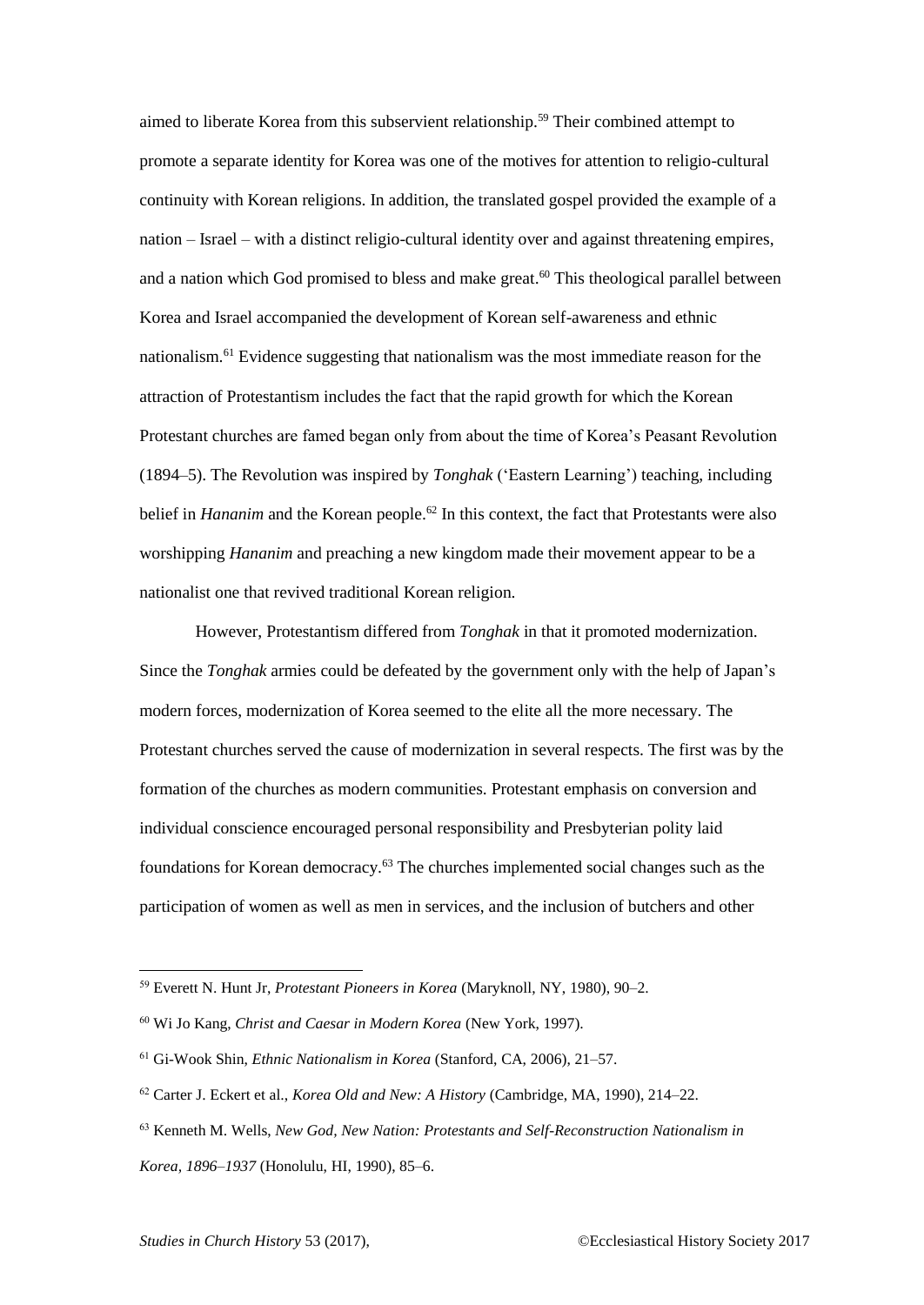hitherto despised groups in the Christian community,<sup>64</sup> and they campaigned for corresponding social reforms,<sup>65</sup> many of which were among the modernizing reforms that were imposed on Korea by the Japanese who intervened to suppress the Revolution. These included ending the Confucian school and examination system for public office in favour of modern education using Hangul, outlawing some traditional punishments, abolishing the social class system, allowing the remarriage of widows and deregulating clothing and hairstyles. <sup>66</sup> The defeat of China encouraged King Kojong (Gojong) to declare himself emperor in 1896, claiming Korean self-reliance and the parity of Korea with China and Japan.

A second way in which the churches promoted modernization was in their educational work. The victory of modernized Japan over Confucian society and over *Tonghak* produced a nationwide rush for Western education.<sup>67</sup> However, although it had dismantled the Confucian education system, the Korean government was slow to implement a replacement, so local churches and (to a lesser extent) missions largely took over the educational role which had been the foundation of Confucian power. The Bible became the new classical text; Christian theology and Western thinking, which Koreans did not yet distinguish, provided the new philosophy; and the Church was the new moral institution.<sup>68</sup> Korean Christians responded enthusiastically to the need for schools; each village church established and funded an elementary school and these became feeder schools for the few secondary and tertiary institutions that had been founded by the missionaries. In addition, the wider education provided by church activities, Christian institutions and newspapers imparted Western

 $\overline{a}$ 

*Studies in Church History* 53 (2017), ©Ecclesiastical History Society 2017

<sup>&</sup>lt;sup>64</sup> The category of 'unclean' included butchers, undertakers and shamans.

<sup>65</sup> Huntley, *Caring*, 66–80.

<sup>66</sup> Andrew C. Nahm, *Korea: Tradition and Transformation* (Elizabeth, NJ, 1988), 179–81.

<sup>67</sup> Paik, *History*, 234.

<sup>68</sup> Wells, *New God*, 30–2.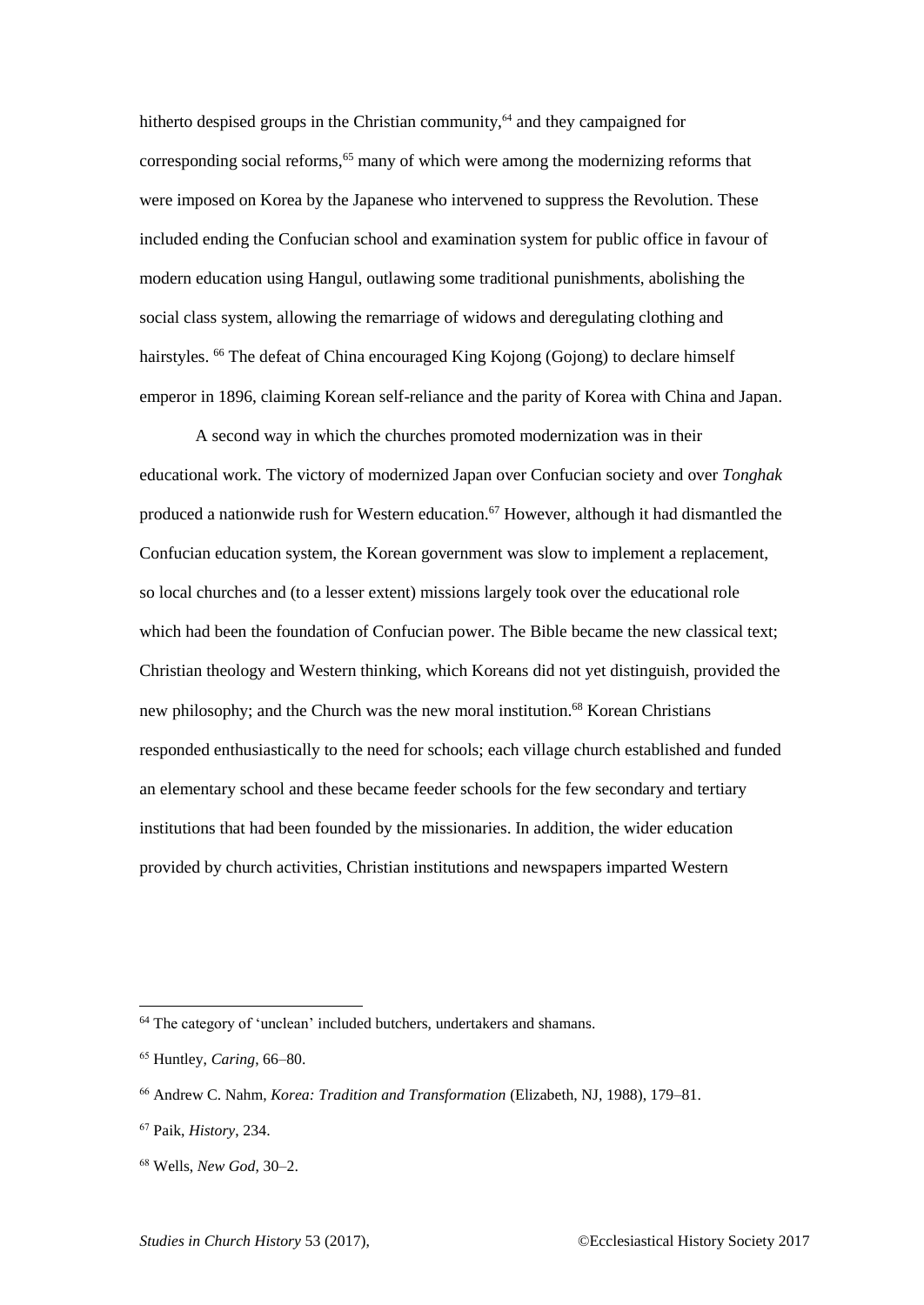scientific and technical knowledge and encouraged the questioning of traditional religions and the development of ideas of human freedom and social justice.<sup>69</sup>

At a grass-roots level, the 'three-self' method promoted initiative, self-reliance, growth and progress for national development. Following the disempowering of Confucianism, Protestantism now appeared as a contender for its place in public life. As well as practical help, protection, education and new values, Christian churches offered access to power: religious power in the form of strength to cope with what were proving to be troublesome times, the power of knowledge, legal power because of the extra-territorial powers held by the missionaries in this period, and the possibility of political power.<sup>70</sup> From the beginning of the Peasant Rebellion in 1894 Korean men converted in significant numbers, leading to the conversion of whole households and villages.<sup>71</sup> Just as church communities emphasized 'three-self', progressive Christians tackled Korea's general dependence on foreign powers by espousing 'independence', in the sense of self-reliance, as their main aim. In 1896 the Protestants Sŏ Chae-p'il (Seo Jae-pil; Philip Jaisohn), Yun Ch'i-ho and others formed the Independence Club, the first modern nationalist organization in Korea.<sup>72</sup> Its branches were closely connected with Protestant churches<sup>73</sup> and its mouthpiece, *The Independent*, the first newspaper to be published entirely in Hangul, was distinctly Christian in tone.<sup>74</sup> They promoted a 'self-reconstruction nationalism' which would bring about a modern nation state without recourse to violence by 'awakening' the people through free speech and education about Western values and social responsibility. This was largely the

<sup>69</sup> David Kwang-Sun Suh, 'American Missionaries and a Hundred Years of Korean Protestantism', *IRM* 74 (1986), 5–18, at 6–9.

<sup>70</sup> Cf. Paik, *History*, 260–2, 356–8.

<sup>71</sup> Huntley, *Caring*, 125.

<sup>72</sup> Vipan Chandra, *Imperialism, Resistance, and Reform in Late Nineteenth-Century Korea* (Berkeley, CA, 1988).

<sup>73</sup> Park, *Protestantism*, 127.

<sup>74</sup> Wells, *New God*, 57.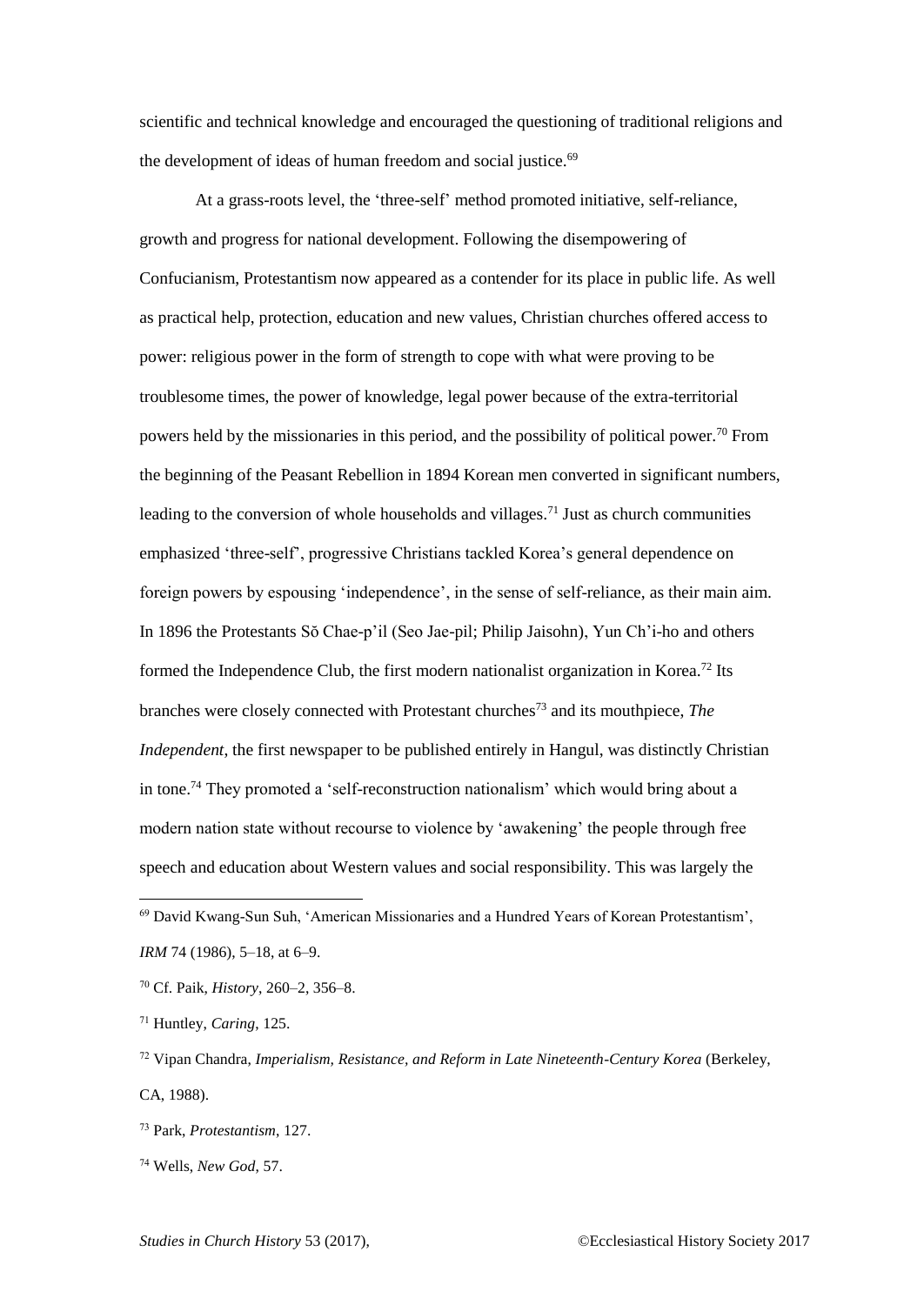vision of Yun, who had become convinced, like the Hebrew prophets, that the problems Korea was facing lay primarily with the internal weakness of Korea itself and that Christianity offered a transcendent power to overcome evil and inculcate an innate morality and civic responsibility. He also promoted capitalism as an extension of the Christian public spirit by investment in industry and public enterprise, and other nationalist Christians like Yi Sŭng-hun (Yi Seung-hun) and Cho Man-sik (Jo Man-sik) began commercial companies to strengthen the nation.<sup>75</sup> Rather than Protestantism affirming – by translation – Korean culture as a vehicle of Christian truth, as Sanneh described it as doing in West Africa, Protestantism in Korea was being used by Koreans to transform Korean culture and modernize the nation. As events gradually revealed Japan to be the chief enemy of Korea, the religion of the Americans became not only less objectionable but even politically attractive. The churches came to be seen by nationalists as allies and as a means of saving the nation by raising awareness and organizing against the Japanese. Despite their avowed neutrality in politics, Protestant churches and schools became vehicles of nationalism because they used the Korean vernacular and encouraged self-reliance and because they symbolized in their buildings, music and artefacts an alternative modernization.<sup>76</sup> The churches were motivated toward nationalism and mobilized to serve the nation.<sup>77</sup> Protestant churches, schools and Bible classes also offered leadership skills for activists and trained a 'new intellectual class'.<sup>78</sup> Despite the disciplinary measures of missionaries and Korean church leaders fearful for the future of the Church if it became a means of political insurrection, nationalist Christians made use of Christian churches and networks both in Korea and also in exile in Hawaii, on the US mainland and in Manchuria and Siberia. For example, Ahn Chang-ho moved to San Francisco in 1902 and founded, in addition to a church, the Sinmin-hoe (New People's Association), a

 $75$  Ibid.

<sup>76</sup> Heekuk Lim, ed., *Christianity in Korea* (Seoul, 2013), 73–84.

<sup>77</sup> Yi, 'Birth'.

<sup>78</sup> Park, *Protestantism*, 123–6.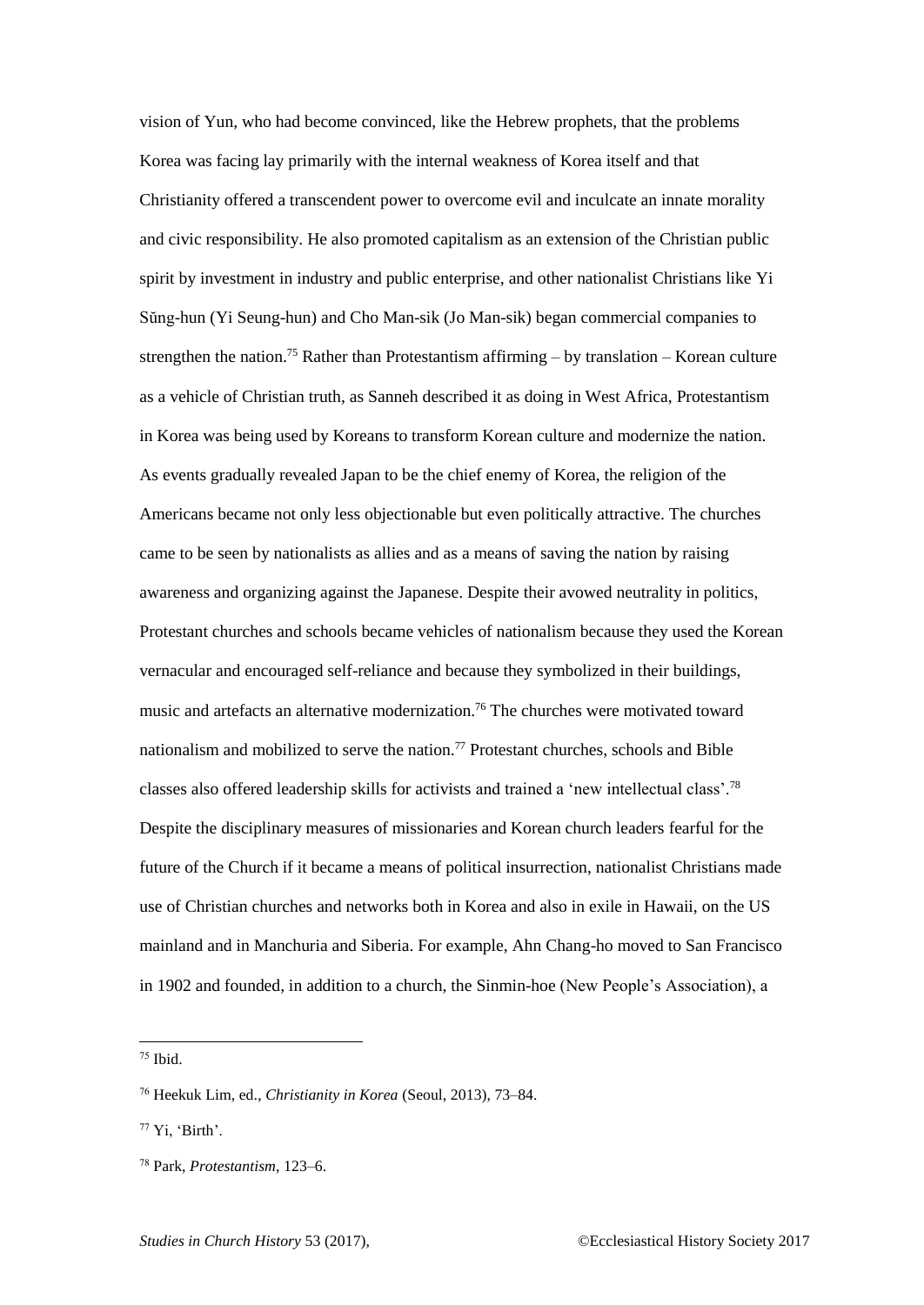secret revolutionary body that linked patriotic leaders in Korea, mostly Christians, with those in the USA.<sup>79</sup> Educational institutions founded by Ahn, Yun and other nationalists were accused of training resistance fighters. Not only were the churches agents of modernization, they were themselves being reinvented – contrary to missionary intentions – to serve nationalist purposes.

These socio-political arguments, which see the numerical growth and vitality of the Protestant movement resulting from its reinvention of the Church to serve Korean independence and modernization, are bolstered by the contrast with the Catholic Church in Korea, which by about 1907was overtaken numerically by Protestant growth. Although it had been founded by Koreans as a lay community a century before the first Korean Protestant Christians were baptized, the Church was led from 1891 by Bishop Gustave-Charles-Marie Mutel and a French-dominated clergy. Furthermore, in reaction to its persecution in France by revolutionary forces, the French Catholic Church was in retreat from modernism and many aspects of the modern world. Catholic missionaries were therefore slower than Protestants to encourage modern education and Bishop Mutel rejected the idea of founding a Catholic university. Its anti-modernism is held to have hindered the growth of the Catholic Church in this period.<sup>80</sup>

When tensions between Japan and Russia escalated into full-scale war in 1904–5, the Japanese won and ousted the Russians from Korea. In November 1905, Korea was declared a 'protectorate' of Japan, which then occupied Korea and imposed its authority by force. When it was clear that Korea was humiliated, the institutional churches in Korea held prayer meetings for the nation. Following the example of biblical Israel, missionaries and Korean leaders such as Gil Seon-ju called for repentance for personal sin as the first step toward

<sup>79</sup> Jacqueline Pak, 'Cradle of the Covenant', in Robert E. Buswell Jr and Timothy S. Lee, eds,

*Christianity in Korea* (Honolulu, HI, 2006), 116–48.

<sup>80</sup> Don Baker, 'Sibling Rivalry in Twentieth-Century Korea', ibid. 283–308, at 289–96.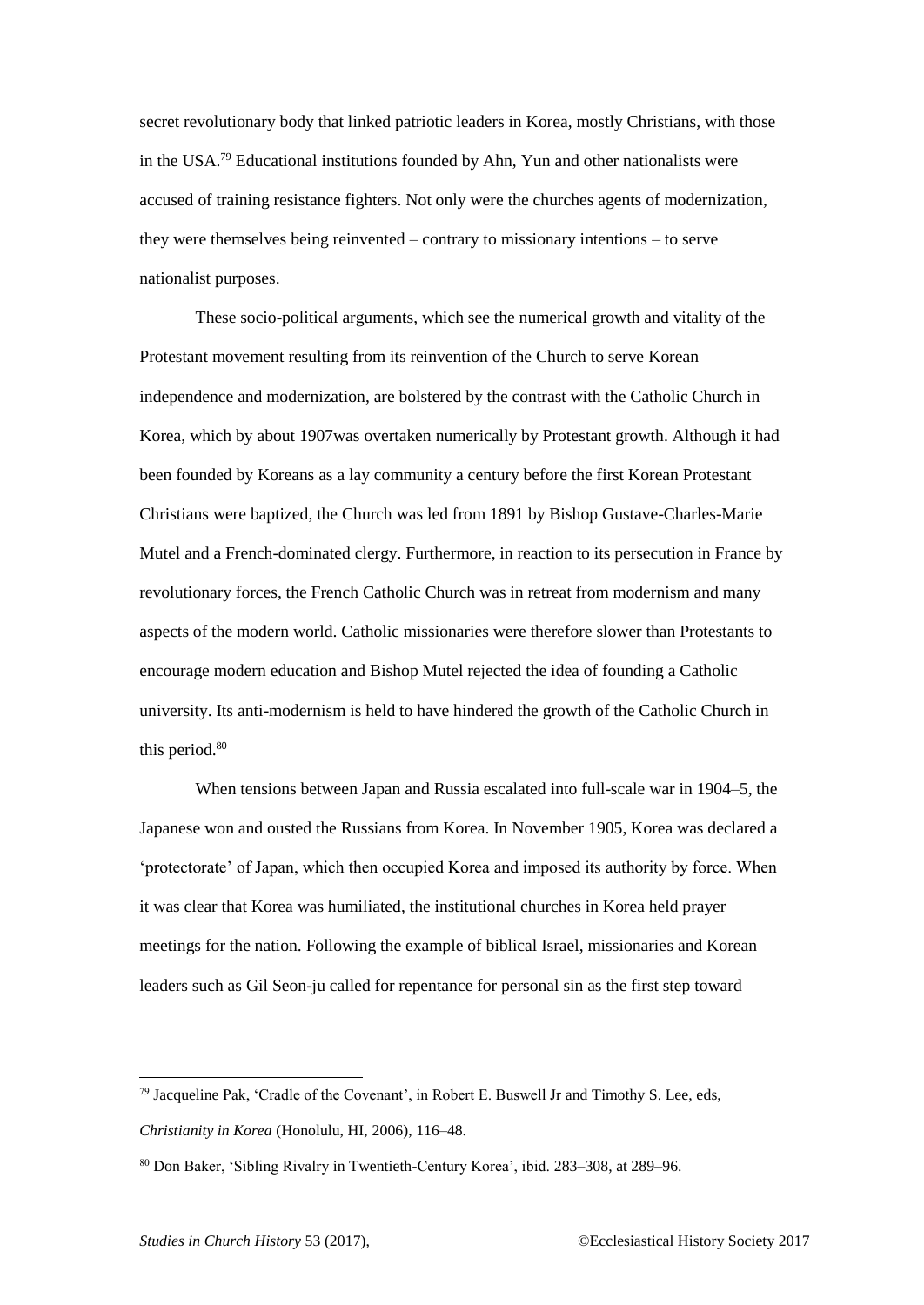national recovery.<sup>81</sup> In the light of these socio-political developments, the P'yŏngyang revival of 1907 appears not so much as a religious response to a translated gospel, as we saw above, but much more as a cathartic opportunity to pour out the distress and panic at what had befallen the nation. $82$  As well as being symbols of ethnic pride, means of modernization, mouthpieces of independence and vehicles of nationalism, the Protestant churches had become places of consolation and hope for the restoration of the nation in the context of the coming of the kingdom of God.

Whereas Chung, Oak and others, like Lamin Sanneh, have seen the translation of Christianity into the local language and culture as the chief means of its impact, in the Korean case in the period from about 1895 to 1910 it was Protestantism's discontinuity with Korean tradition that was the decisive factor in its growth and influence. Christianity was adopted because it was different from the tradition and offered salvation for the nation in a period of oppression and transition. The churches, which, due to the 'three-self' method, were organized by Koreans, could be reinvented to meet the challenges of the time. As such they became attractive to modernizers and nationalists.

#### **CONCLUSION**

This essay has questioned the use of translation model, as presented chiefly by Lamin Sanneh, to explain the rapid growth of an indigenous Protestant Church in Korea in the period 1895– 1910. It has done so both on the basis of conceptual discussions in the field of mission studies and also on historical grounds. From the point of view of mission studies, the chief weaknesses of the translation theory are that it tends to detract from the agency of the local

<sup>81</sup> Young Keun Choi, 'The Great Revival in Korea, 1903–1907', *Korean Journal of Christian Studies* 72 (2010), 129–49.

<sup>82</sup> Ryu, 'Origin', 394.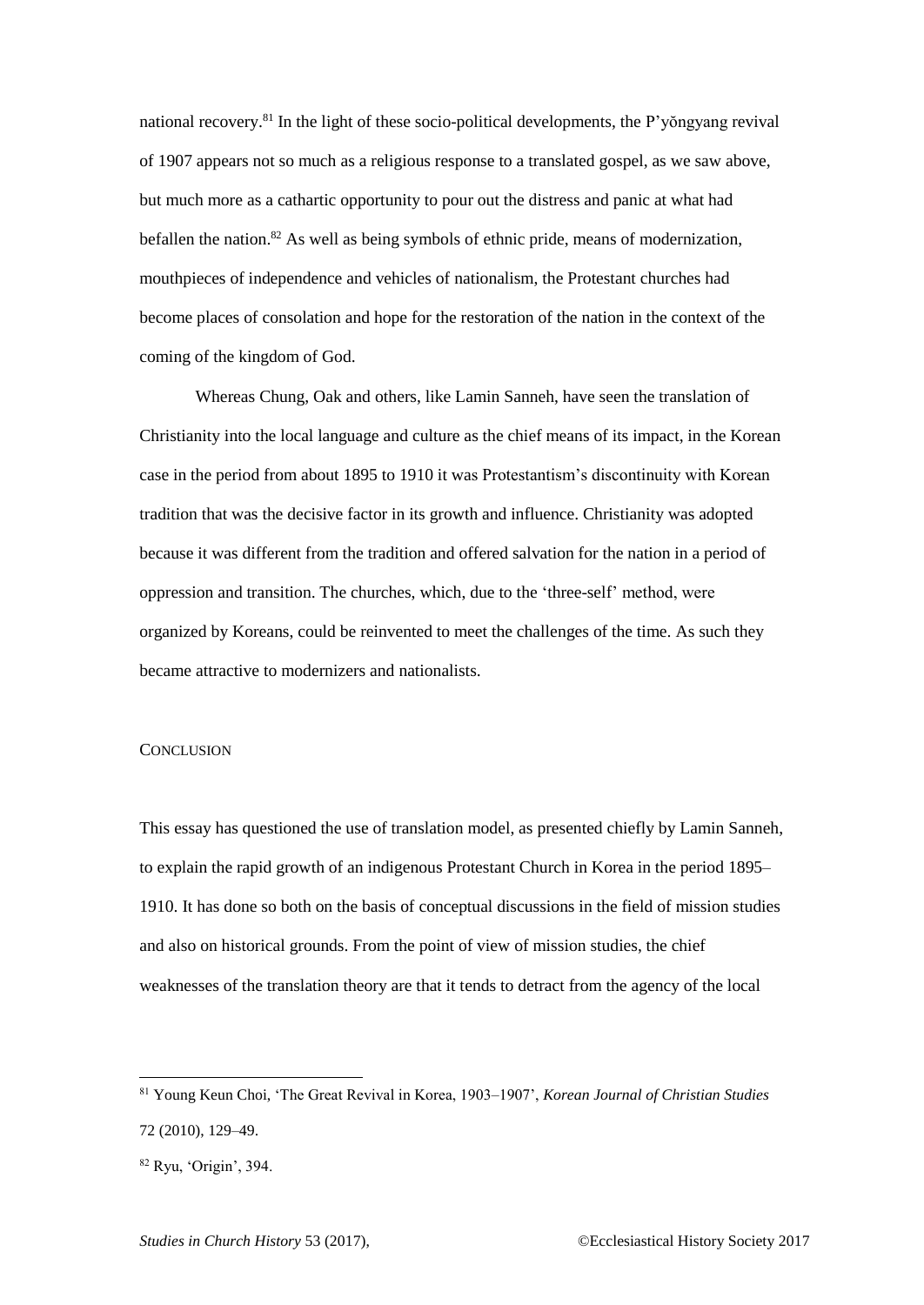people in spreading the faith, to suggest that the gospel itself is a fixed deposit, and to focus unduly on the linguistic-cultural features of evangelization and the affirmation of local culture.

From the perspective of Korean Christian history, although the actual work of Bible translation and relating the gospel to Korean tradition had laid an important foundation, in the dire political situation of the final decade of the nineteenth century and the first decade of the twentieth, when church growth was particularly rapid, the missionary legacy of a translated gospel and its indigenization in the religio-cultural traditions of Korea were not the most important reasons for the attraction of Protestantism in Korea. On the contrary, the more modern Christianity appeared, the greater the hope it offered Koreans in their darkest hour. It could be said that Korean Christians were rather reinventing Christianity and the Church to transform their communities and country and to fulfil nationalist ends. A few months after the revival in 1907, the Presbyterian Church of Korea was formed. After Korea was finally annexed by Japan in 1910 and the state was lost, Protestant Christians saw the independent Church as continuing the nation.<sup>83</sup> In predominantly rural Korea, Protestant villages formed, in which the church was the social as well as the religious centre. These were self-help communities with high levels of solidarity and mutual care. They would move together into exile and they saw themselves as modelling the kingdom of God.<sup>84</sup> The Protestant network bound diaspora Christians with those in the peninsula and, through missionary connections, both could gain international support for the cause of Korean independence.<sup>85</sup>

In conclusion, the establishment of Protestantism in the years between 1895 and 1910 does not appear to be primarily as a process of the translation of a persuasive Western religious tradition into Korean language and culture through missionary work. Although missionaries were involved and biblical translation did take place, a more compelling view is

<sup>83</sup> Wells, *New God*.

<sup>84</sup> Park, *Protestantism*, 30–6.

<sup>85</sup> E.g. in the independence movement of 1 March 1919: see In Soo Kim, *Protestants and the Formation of Modern Korean Nationalism, 1885–1920* (New York, 1996), 155–86.